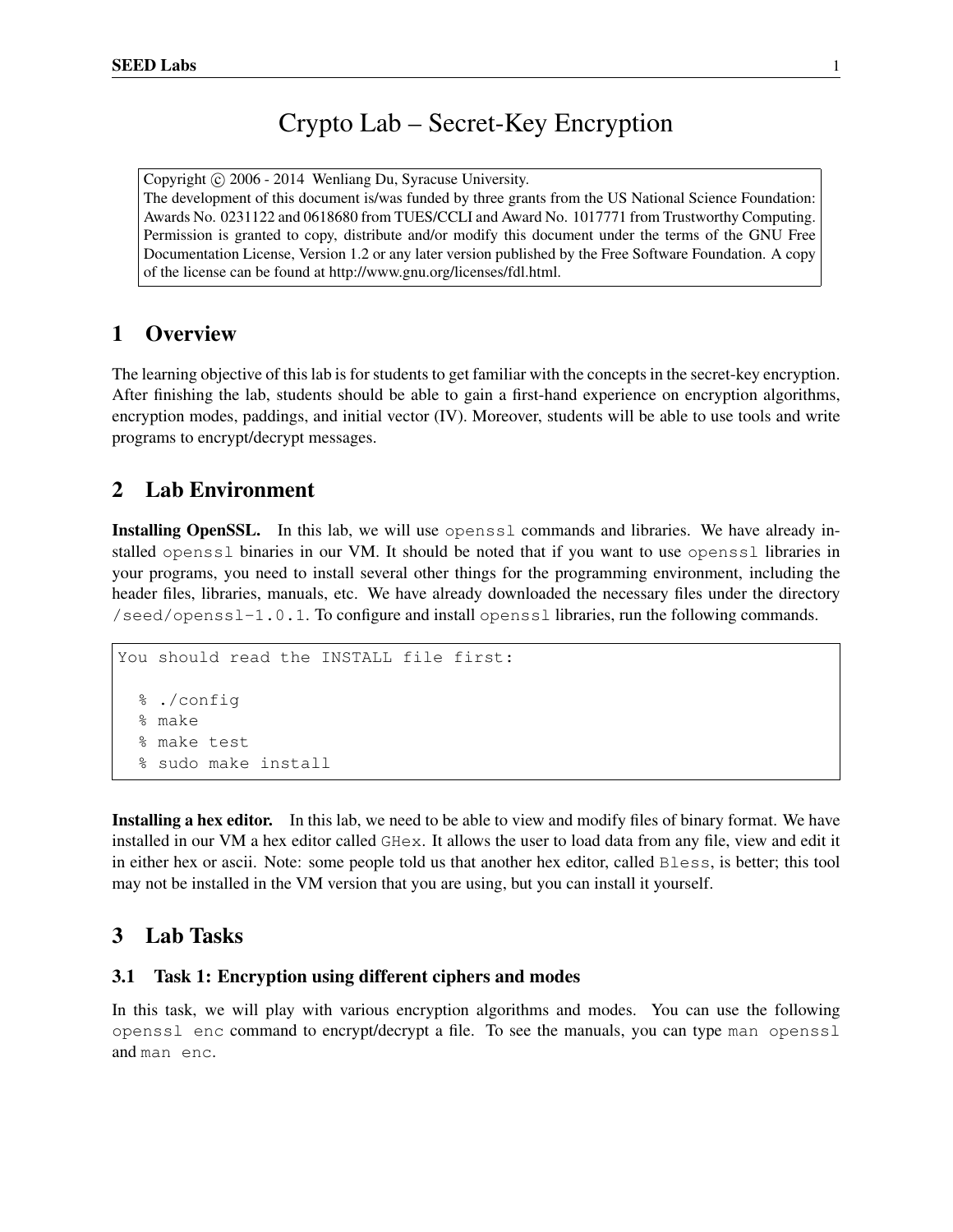```
% openssl enc ciphertype -e -in plain.txt -out cipher.bin \
             -K 00112233445566778889aabbccddeeff \
              -iv 0102030405060708
```
Please replace the ciphertype with a specific cipher type, such as  $-aes-128-cbc$ ,  $-aes-128-cfb$ , -bf-cbc, etc. In this task, you should try at least 3 different ciphers and three different modes. You can find the meaning of the command-line options and all the supported cipher types by typing "man enc". We include some common options for the opensslence command in the following:

```
-in <file> input file
-out <file> output file
-e encrypt
-d decrypt
-K/-iv key/iv in hex is the next argument
-[pP] print the iv/key (then exit if -P)
```
## 3.2 Task 2: Encryption Mode – ECB vs. CBC

The file pic original. bmp contains a simple picture. We would like to encrypt this picture, so people without the encryption keys cannot know what is in the picture. Please encrypt the file using the ECB (Electronic Code Book) and CBC (Cipher Block Chaining) modes, and then do the following:

- 1. Let us treat the encrypted picture as a picture, and use a picture viewing software to display it. However, For the .bmp file, the first 54 bytes contain the header information about the picture, we have to set it correctly, so the encrypted file can be treated as a legitimate .bmp file. We will replace the header of the encrypted picture with that of the original picture. You can use a hex editor tool (e.g. ghex or Bless) to directly modify binary files.
- 2. Display the encrypted picture using any picture viewing software. Can you derive any useful information about the original picture from the encrypted picture? Please explain your observations.

### 3.3 Task 3: Encryption Mode – Corrupted Cipher Text

To understand the properties of various encryption modes, we would like to do the following exercise:

- 1. Create a text file that is at least 64 bytes long.
- 2. Encrypt the file using the AES-128 cipher.
- 3. Unfortunately, a single bit of the 30th byte in the encrypted file got corrupted. You can achieve this corruption using a hex editor.
- 4. Decrypt the corrupted file (encrypted) using the correct key and IV.

Please answer the following questions: (1) How much information can you recover by decrypting the corrupted file, if the encryption mode is ECB, CBC, CFB, or OFB, respectively? Please answer this question before you conduct this task, and then find out whether your answer is correct or wrong after you finish this task. (2) Please explain why. (3) What are the implication of these differences?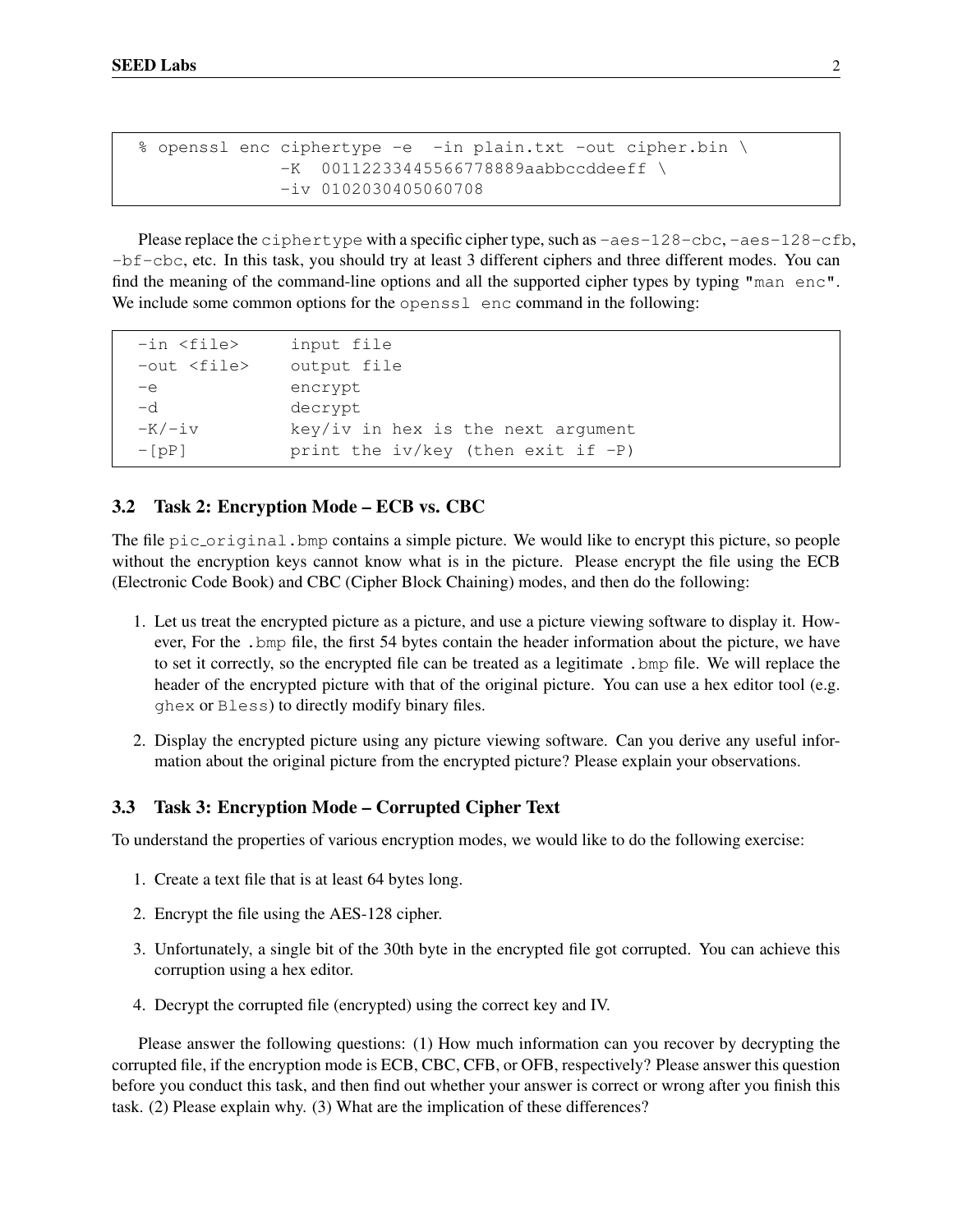### 3.4 Task4 : Padding

For block ciphers, when the size of the plaintex is not the multiple of the block size, padding may be required. In this task, we will study the padding schemes. Please do the following exercises:

- 1. The openssl manual says that openssl uses PKCS5 standard for its padding. Please design an experiment to verify this. In particular, use your experiment to figure out the paddings in the AES encryption when the length of the plaintext is 20 octets and 32 octets.
- 2. Please use ECB, CBC, CFB, and OFB modes to encrypt a file (you can pick any cipher). Please report which modes have paddings and which ones do not. For those that do not need paddings, please explain why.

### 3.5 Task 5: Programming using the Crypto Library

So far, we have learned how to use the tools provided by openssl to encrypt and decrypt messages. In this task, we will learn how to use openssl's crypto library to encrypt/descrypt messages in programs.

OpenSSL provides an API called EVP, which is a high-level interface to cryptographic functions. Although OpenSSL also has direct interfaces for each individual encryption algorithm, the EVP library provides a common interface for various encryption algorithms. To ask EVP to use a specific algorithm, we simply need to pass our choice to the EVP interface. A sample code is given in http://www.openssl. org/docs/crypto/EVP\_EncryptInit.html. Please get yourself familiar with this program, and then do the following exercise.

You are given a plaintext and a ciphertext, and you know that  $a \in s-128$  -cbc is used to generate the ciphertext from the plaintext, and you also know that the numbers in the IV are all zeros (not the ASCII character '0'). Another clue that you have learned is that the key used to encrypt this plaintext is an English word shorter than 16 characters; the word that can be found from a typical English dictionary. Since the word has less than 16 characters (i.e. 128 bits), space characters (hexadecimal value 0x20) are appended to the end of the word to form a key of 128 bits. Your goal is to write a program to find out this key. You can download a English word list from the Internet. We have also linked one on the web page of this lab. The plaintext and ciphertext is in the following:

```
Plaintext (total 21 characters): This is a top secret.
Ciphertext (in hex format): 8d20e5056a8d24d0462ce74e4904c1b5
                            13e10d1df4a2ef2ad4540fae1ca0aaf9
```
Note 1: If you choose to store the plaintex message in a file, and feed the file to your program, you need to check whether the file length is 21. Some editors may add a special character to the end of the file. If that happens, you can use a hex editor tool to remove the special character.

Note 2: In this task, you are supposed to write your own program to invoke the crypto library. No credit will be given if you simply use the openssl commands to do this task.

Note 3: To compile your code, you may need to include the header files in openssl, and link to openssl libraries. To do that, you need to tell your compiler where those files are. In your Makefile, you may want to specify the following: